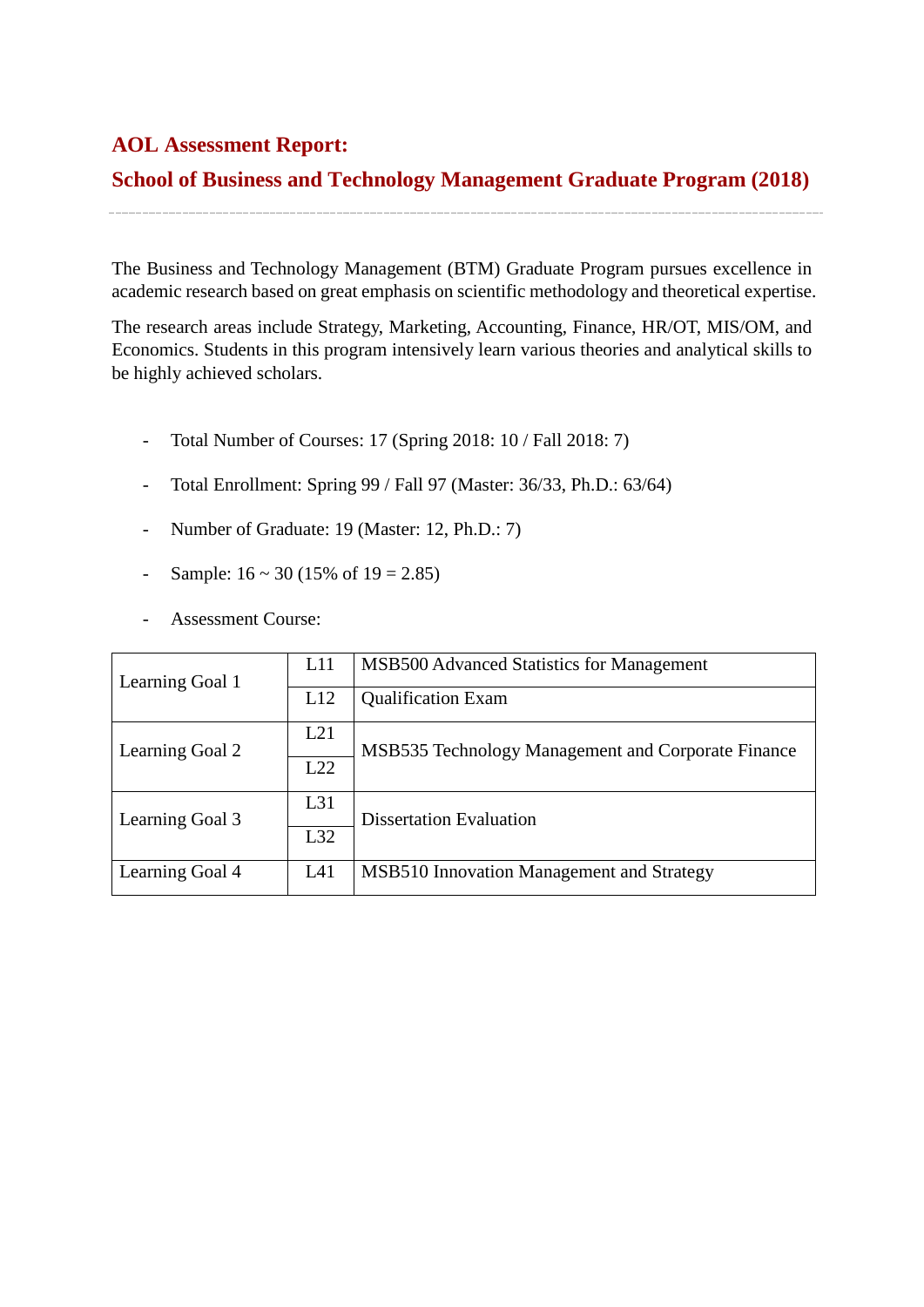## *Overview of Assessment*

| <b>Business and Technology Management Graduate Program Assessment:</b>   |                                         |                                        |  |  |  |
|--------------------------------------------------------------------------|-----------------------------------------|----------------------------------------|--|--|--|
| <b>Learning Goal 1</b>                                                   |                                         |                                        |  |  |  |
| Our graduates will have skills (or ability) to conduct quality research. |                                         |                                        |  |  |  |
| <b>Learning Objective</b>                                                | <b>Sample</b>                           | <b>Methods</b>                         |  |  |  |
| (L11) Graduates will have fundamental                                    | Student enrolled in                     |                                        |  |  |  |
| quantitative analytical skills                                           | $MSB500 (N = 30)$                       | (L11) Test evaluation                  |  |  |  |
| (L12) Graduates will have basic knowledge                                |                                         |                                        |  |  |  |
| on theory, literature, and trend in their                                | <b>Qualification Exam</b><br>$(N = 16)$ | (L12) Qualification exam<br>evaluation |  |  |  |
| research field                                                           |                                         |                                        |  |  |  |

 $\checkmark$  The mean scores of test evaluation and qualification exam evaluation for both L11 and L12 exceeded 2 (meets expectations); the scores for L11 and L12 were 2.72 and 2.16 respectively.

 $\checkmark$  The overall score implies that most graduates were able to conduct quality research through BTM courses.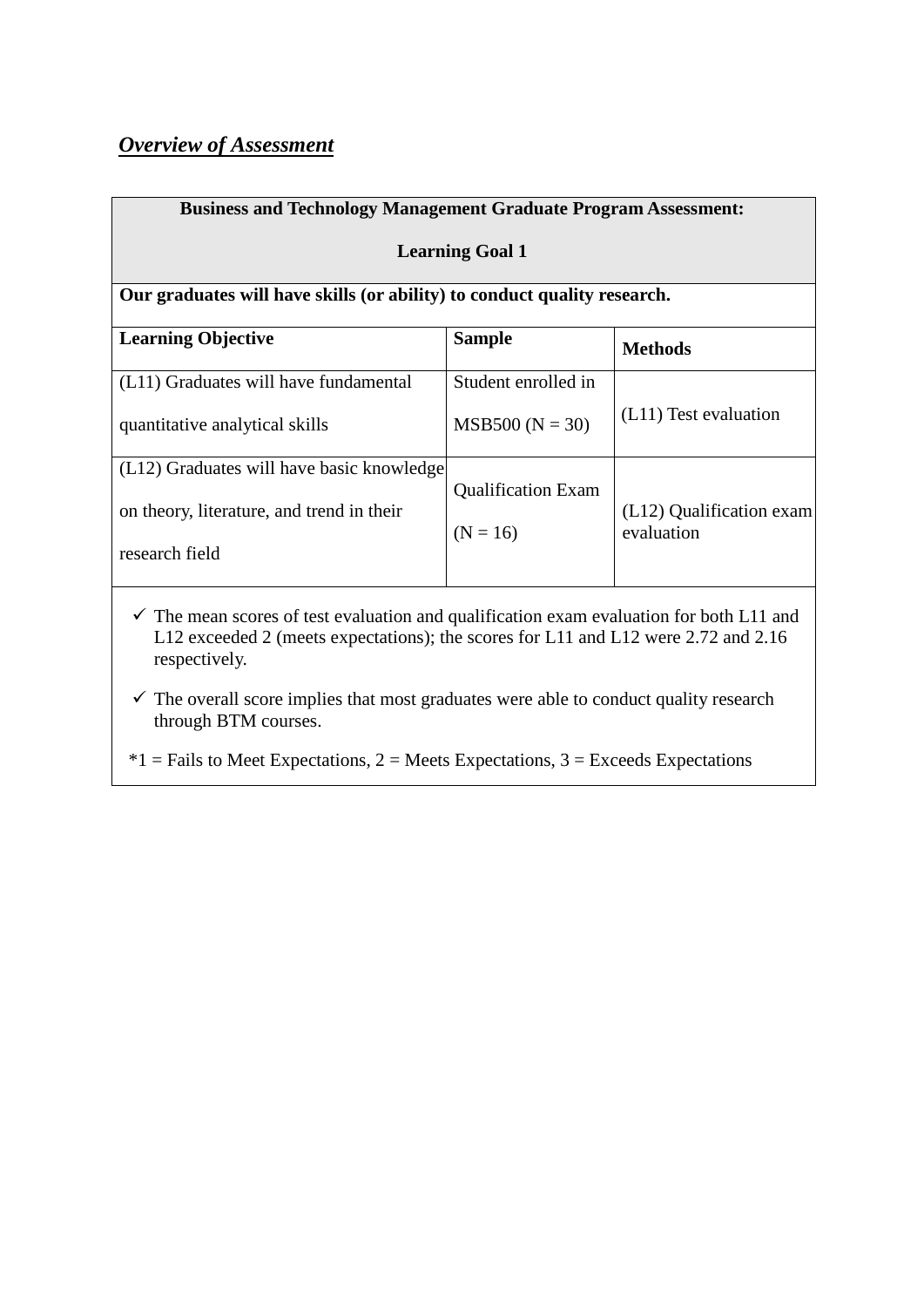## **Business and Technology Management Graduate Program Assessment:**

### **Learning Goal 2**

**Our graduates will be effective professional and globalized communicators.**

| <b>Learning Objective</b>                                                                        | <b>Sample</b>       | <b>Methods</b>       |
|--------------------------------------------------------------------------------------------------|---------------------|----------------------|
|                                                                                                  |                     |                      |
| (L21) Graduates will create well-written                                                         |                     |                      |
|                                                                                                  |                     |                      |
| professional research papers in English.                                                         |                     | (L21) Project report |
|                                                                                                  |                     |                      |
| (L22) Graduates will be able to efficiently                                                      | Student enrolled in | evaluation           |
|                                                                                                  |                     |                      |
| deliver their research ideas, analytical                                                         | $MSB535 (N = 21)$   | (L22) Project report |
|                                                                                                  |                     |                      |
| results, and academic contribution in                                                            |                     | evaluation           |
|                                                                                                  |                     |                      |
| English.                                                                                         |                     |                      |
|                                                                                                  |                     |                      |
|                                                                                                  |                     |                      |
| $\checkmark$ The mean scores of project report evaluation for both L21 and L22 exceeded 2 (meets |                     |                      |
| expectations); the scores for L21 and L22 were 2.75 and 2.79 respectively.                       |                     |                      |

 $\checkmark$  The overall score implies that most graduates were able to communicate effectively and professionally through BTM courses.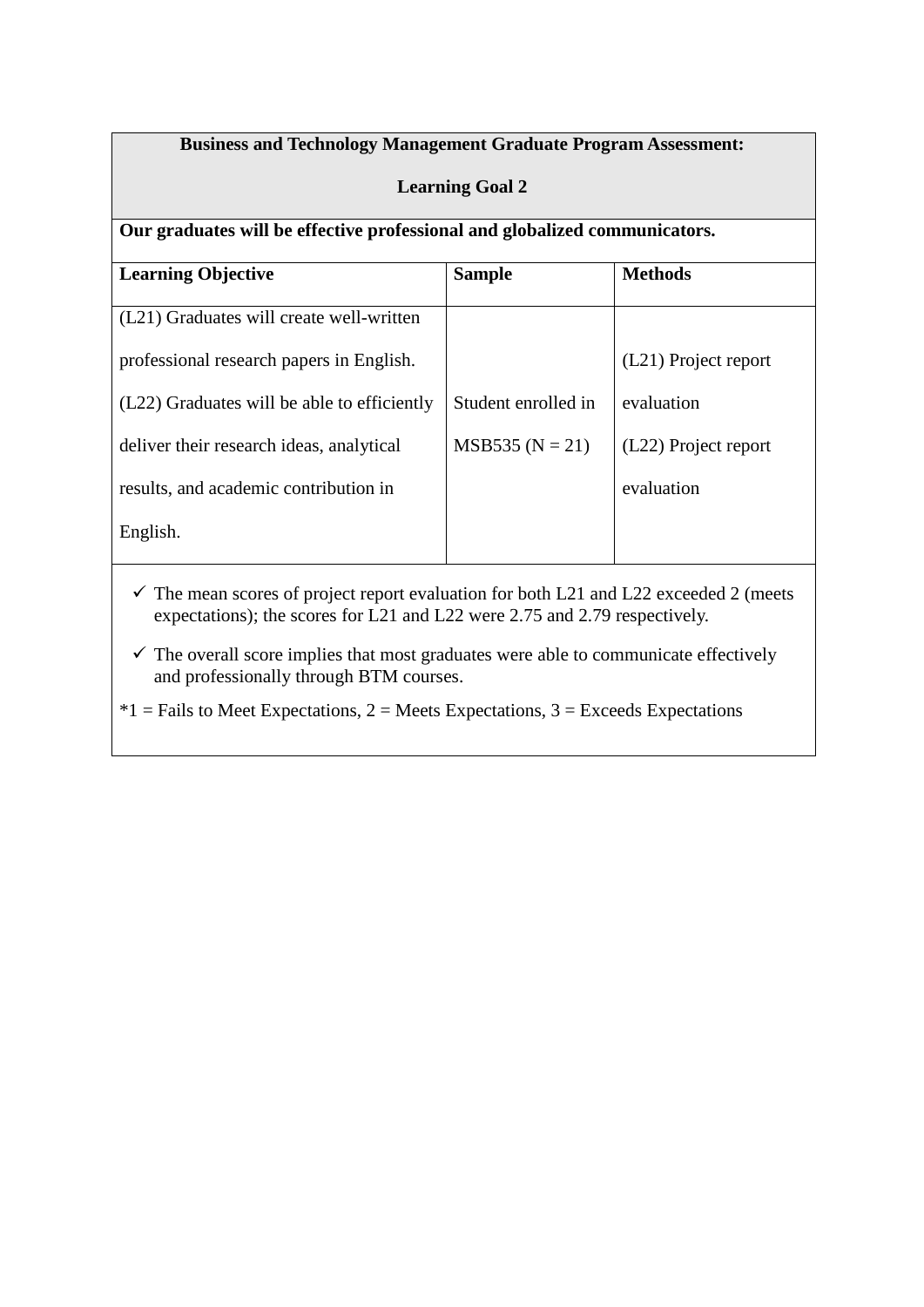## **Business and Technology Management Graduate Program Assessment:**

#### **Learning Goal 3**

|  |  | Our graduates will be creative academic researchers. |
|--|--|------------------------------------------------------|
|  |  |                                                      |

| <b>Learning Objective</b>              | <b>Sample</b>        | <b>Methods</b>                |
|----------------------------------------|----------------------|-------------------------------|
| 1. Graduates will be able to identify  |                      |                               |
| the gap in the literature, and         |                      |                               |
| develop new research idea about        |                      |                               |
| their research field. (L31)            | Dissertation         | (L31) Dissertation evaluation |
| 2. Graduates will be able to analyze   | Defense ( $N = 20$ ) | (L32) Dissertation evaluation |
| the new research ideas using           |                      |                               |
| qualitative or quantitative analytical |                      |                               |
| skills. (L32)                          |                      |                               |
|                                        |                      |                               |

 $\checkmark$  The mean scores of dissertation evaluation for both L31 and L32 exceeded 2 (meets expectations); the scores for L31 and L32 were 2.69 and 2.70 respectively.

 $\checkmark$  The overall score implies that most graduates developed to be creative academic researchers through BTM courses.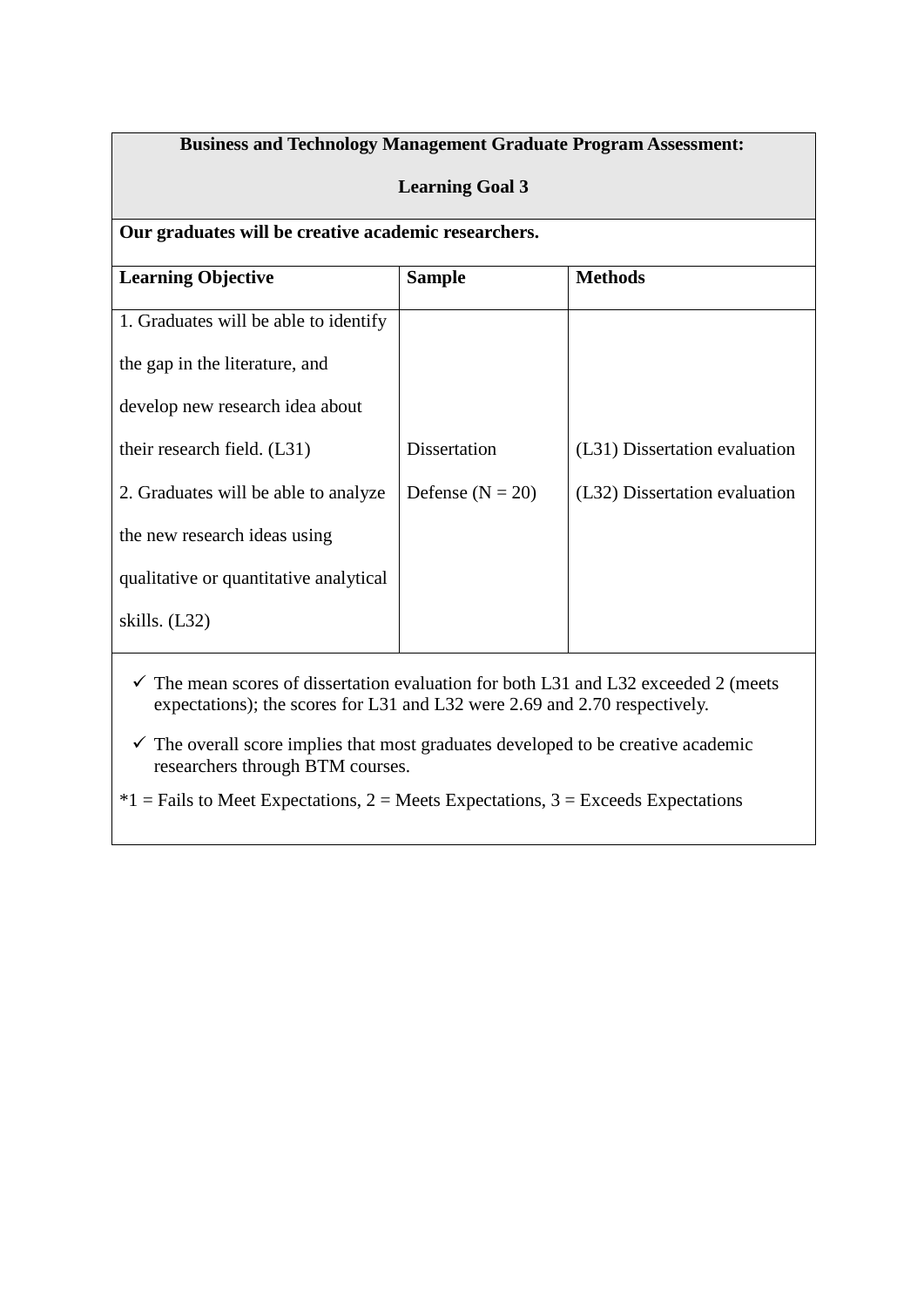### **Business and Technology Management Graduate Program Assessment:**

### **Learning Goal 4**

**Our graduates will integrate business and technology management.**

| <b>Learning Objective</b>         | <b>Sample</b>       | Methods                      |
|-----------------------------------|---------------------|------------------------------|
| (L41) Graduates will be able to   |                     |                              |
| integrate the analytical subjects | Student enrolled in | (L41) Project presentation   |
| between business and technology   | $MSB510 (N = 29)$   | evaluation/report evaluation |
| management areas.                 |                     |                              |
|                                   |                     |                              |

 $\checkmark$  The mean scores of project presentation and report evaluation for L41 exceeded 2 (meets expectations); the score for L41 was 2.16.

 $\checkmark$  The overall score implies that most graduates were able to integrate business and technology management through BTM courses.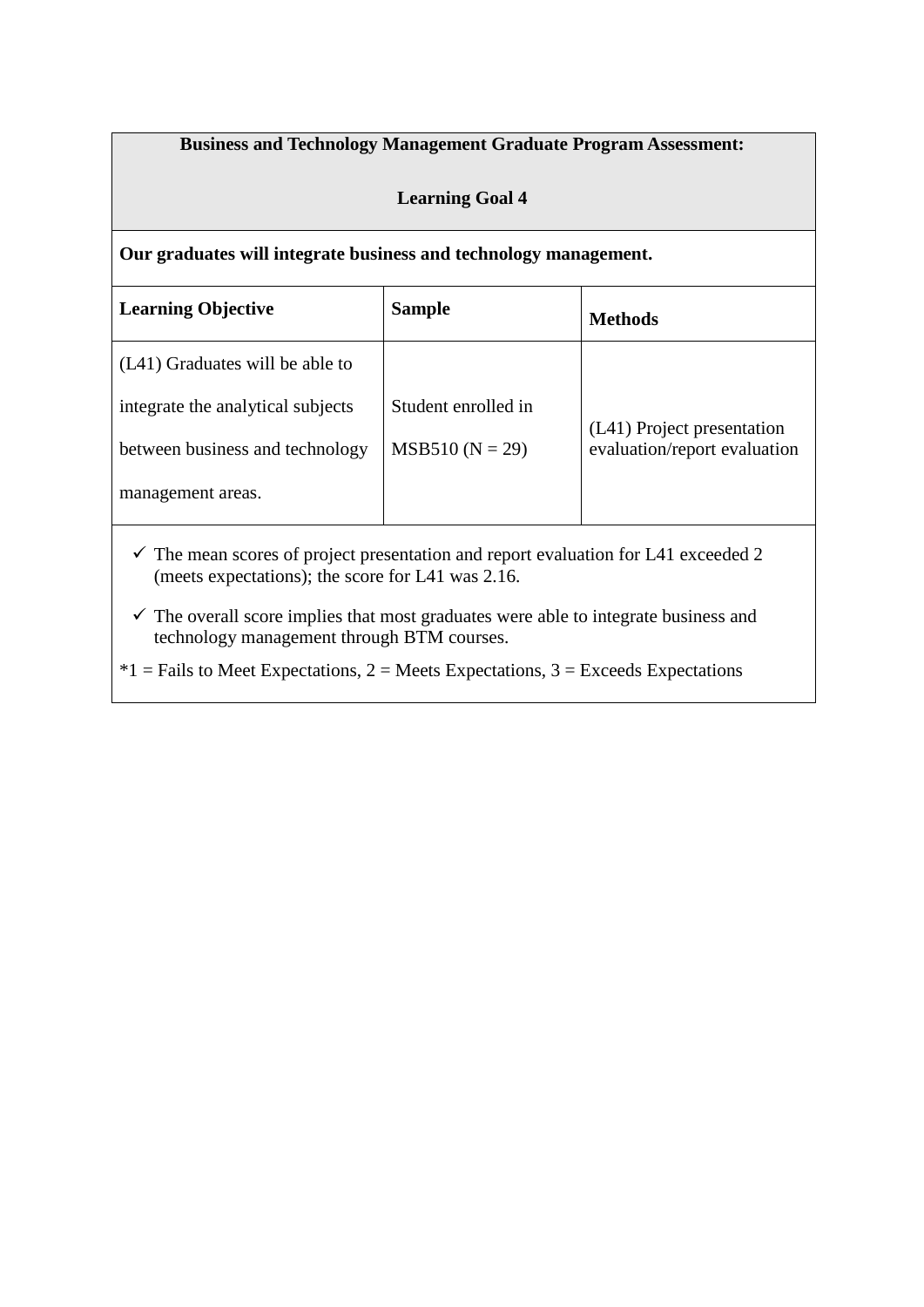# *Data Analysis and Results*

| Assessment Learning Goal 1: MSB500 Advanced Statistics for Management |                 |                |                |                |                         |  |  |
|-----------------------------------------------------------------------|-----------------|----------------|----------------|----------------|-------------------------|--|--|
| - Using test evaluation -                                             |                 |                |                |                |                         |  |  |
| L11 (Trait)                                                           |                 |                |                |                |                         |  |  |
| Student No.                                                           | <b>T1</b>       | T <sub>2</sub> | <b>T3</b>      | <b>T4</b>      | T5                      |  |  |
| 1                                                                     | 3               | 3              | 3              | 3              | 3                       |  |  |
| $\overline{2}$                                                        | 3               | 3              | 3              | 3              | 3                       |  |  |
| 3                                                                     | $\overline{3}$  | $\overline{2}$ | $\overline{3}$ | $\overline{3}$ | $\overline{3}$          |  |  |
| $\overline{4}$                                                        | $\overline{3}$  | 3              | $\overline{3}$ | $\overline{3}$ | $\overline{3}$          |  |  |
| 5                                                                     | 3               | 3              | 3              | 3              | $\mathfrak{Z}$          |  |  |
| 6                                                                     | $\overline{2}$  | 3              | 3              | 3              | $\overline{3}$          |  |  |
| $\tau$                                                                | 3               | 3              | $\overline{2}$ | $\overline{3}$ | $\overline{3}$          |  |  |
| 8                                                                     | 3               | 3              | 3              | 3              | 3                       |  |  |
| 9                                                                     | $\overline{3}$  | 3              | 3              | 3              | $\overline{\mathbf{3}}$ |  |  |
| 10                                                                    | $\overline{3}$  | 3              | $\overline{3}$ | $\overline{2}$ | $\overline{3}$          |  |  |
| 11                                                                    | 3               | 3              | 3              | $\overline{2}$ | $\overline{3}$          |  |  |
| 12                                                                    | 3               | 3              | 3              | $\mathfrak{Z}$ | $\sqrt{2}$              |  |  |
| 13                                                                    | $\overline{2}$  | 3              | $\overline{3}$ | $\overline{2}$ | $\overline{3}$          |  |  |
| 14                                                                    | $\overline{3}$  | 3              | $\overline{2}$ | $\overline{3}$ | $\overline{3}$          |  |  |
| 15                                                                    | 3               | 3              | 3              | $\overline{2}$ | $\overline{3}$          |  |  |
| 16                                                                    | $\overline{2}$  | 3              | $\overline{2}$ | $\overline{2}$ | 3                       |  |  |
| 17                                                                    | $\overline{2}$  | 3              | 3              | 3              | $\overline{2}$          |  |  |
| 18                                                                    | $\overline{2}$  | $\overline{2}$ | $\overline{2}$ | $\overline{3}$ | $\overline{3}$          |  |  |
| 19                                                                    | $\overline{2}$  | 3              | $\overline{2}$ | 3              | $\mathfrak{Z}$          |  |  |
| 20                                                                    | 3               | $\overline{2}$ | 3              | $\overline{2}$ | 3                       |  |  |
| 21                                                                    | $\overline{2}$  | 3              | 3              | $\mathfrak{Z}$ | $\mathfrak{Z}$          |  |  |
| 22                                                                    | 3               | $\overline{2}$ | $\overline{2}$ | $\overline{2}$ | $\overline{3}$          |  |  |
| 23                                                                    | $\overline{3}$  | 3              | 3              | $\overline{2}$ | $\overline{2}$          |  |  |
| 24                                                                    | $\overline{2}$  | $\overline{2}$ | 3              | 3              | $\overline{3}$          |  |  |
| 25                                                                    | $\overline{2}$  | 3              | 3              | $\overline{2}$ | $\overline{2}$          |  |  |
| 26                                                                    | 3               | $\overline{2}$ | $\overline{2}$ | 3              | 3                       |  |  |
| 27                                                                    | $\overline{2}$  | 3              | $\overline{2}$ | $\overline{2}$ | 3                       |  |  |
| 28                                                                    | 3               | 3              | 3              | 3              | $\overline{2}$          |  |  |
| 29                                                                    | 3               | $\mathfrak{Z}$ | $\overline{c}$ | $\overline{3}$ | $\mathfrak{Z}$          |  |  |
| 30                                                                    | $\overline{2}$  | $\overline{3}$ | $\overline{2}$ | $\overline{3}$ | $\overline{3}$          |  |  |
| 3 point total                                                         | 19              | 24             | $20\,$         | 20             | 25                      |  |  |
| 2 point total                                                         | $\overline{11}$ | $\sqrt{6}$     | 10             | 10             | $\overline{5}$          |  |  |
| 1 point total                                                         | $\overline{0}$  | $\overline{0}$ | $\overline{0}$ | $\overline{0}$ | $\overline{0}$          |  |  |
| Mean                                                                  | 2.63            | 2.80           | 2.67           | 2.67           | 2.83                    |  |  |
| Overall Mean                                                          |                 | 2.72           |                |                |                         |  |  |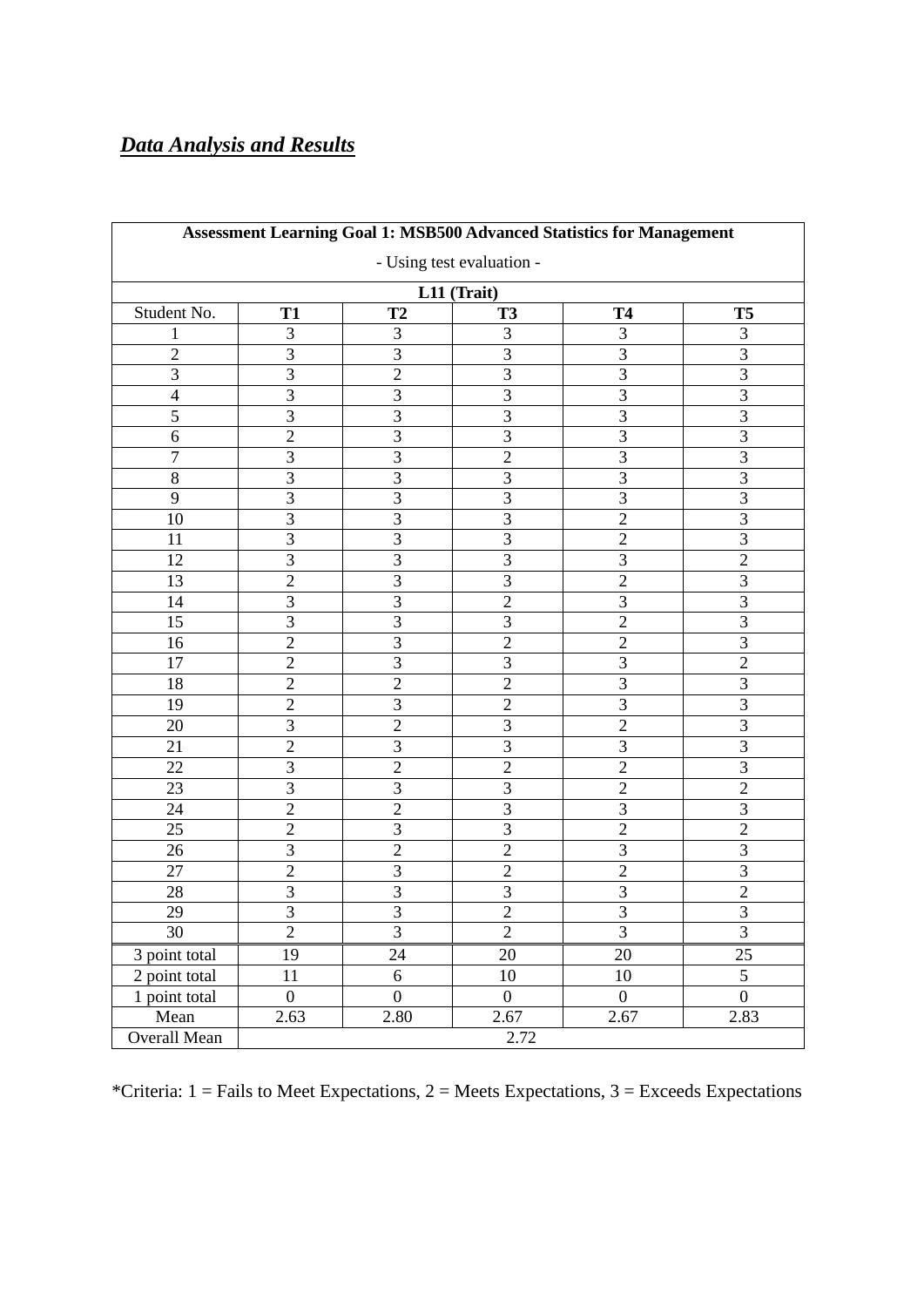| <b>Assessment Learning Goal 1: Qualification Exam</b><br>- Professor in charge evaluates the doctorial students - |                                                  |                |                |                |  |  |  |
|-------------------------------------------------------------------------------------------------------------------|--------------------------------------------------|----------------|----------------|----------------|--|--|--|
|                                                                                                                   | L12 (Trait)                                      |                |                |                |  |  |  |
| Student No.                                                                                                       | <b>T2</b><br><b>T1</b><br><b>T3</b><br><b>T4</b> |                |                |                |  |  |  |
|                                                                                                                   | 3                                                | $\overline{2}$ | $\overline{2}$ | 2              |  |  |  |
| 2                                                                                                                 | $\overline{c}$                                   | $\overline{2}$ | 3              | 3              |  |  |  |
| 3                                                                                                                 | $\overline{2}$                                   | $\overline{2}$ | $\overline{2}$ | $\overline{2}$ |  |  |  |
| 4                                                                                                                 | $\overline{2}$                                   | $\overline{2}$ | 3              | $\overline{2}$ |  |  |  |
| 5                                                                                                                 | $\overline{2}$                                   | $\overline{2}$ | 3              | $\overline{2}$ |  |  |  |
| 6                                                                                                                 | 1                                                |                | $\overline{2}$ | $\overline{2}$ |  |  |  |
| 7                                                                                                                 | $\overline{2}$                                   | $\overline{2}$ | $\overline{2}$ | $\overline{2}$ |  |  |  |
| 8                                                                                                                 | $\overline{c}$                                   | $\overline{2}$ | $\overline{3}$ | 3              |  |  |  |
| 9                                                                                                                 | $\overline{c}$                                   | $\overline{2}$ | $\overline{c}$ | $\overline{2}$ |  |  |  |
| 10                                                                                                                | 3                                                | $\overline{2}$ | $\overline{2}$ | $\overline{2}$ |  |  |  |
| 11                                                                                                                | 3                                                | $\overline{2}$ | 3              | $\overline{2}$ |  |  |  |
| 12                                                                                                                | 1                                                |                | $\overline{2}$ | $\overline{2}$ |  |  |  |
| 13                                                                                                                | $\overline{c}$                                   | $\overline{2}$ | $\overline{2}$ | $\overline{2}$ |  |  |  |
| 14                                                                                                                | $\overline{2}$                                   | 3              | 3              | $\overline{2}$ |  |  |  |
| 15                                                                                                                | $\overline{2}$                                   | 3              | $\overline{3}$ | $\overline{2}$ |  |  |  |
| 16                                                                                                                | $\overline{2}$                                   | $\overline{2}$ | $\overline{2}$ | $\overline{2}$ |  |  |  |
| 3 point total                                                                                                     | 3                                                | $\overline{2}$ | $\overline{7}$ | $\overline{2}$ |  |  |  |
| 2 point total                                                                                                     | 11                                               | 12             | 9              | 14             |  |  |  |
| 1 point total                                                                                                     | $\overline{2}$                                   | $\overline{2}$ | $\overline{0}$ | $\overline{0}$ |  |  |  |
| Mean                                                                                                              | 2.06                                             | 2.00           | 2.44           | 2.13           |  |  |  |
| Overall Mean                                                                                                      |                                                  |                | 2.16           |                |  |  |  |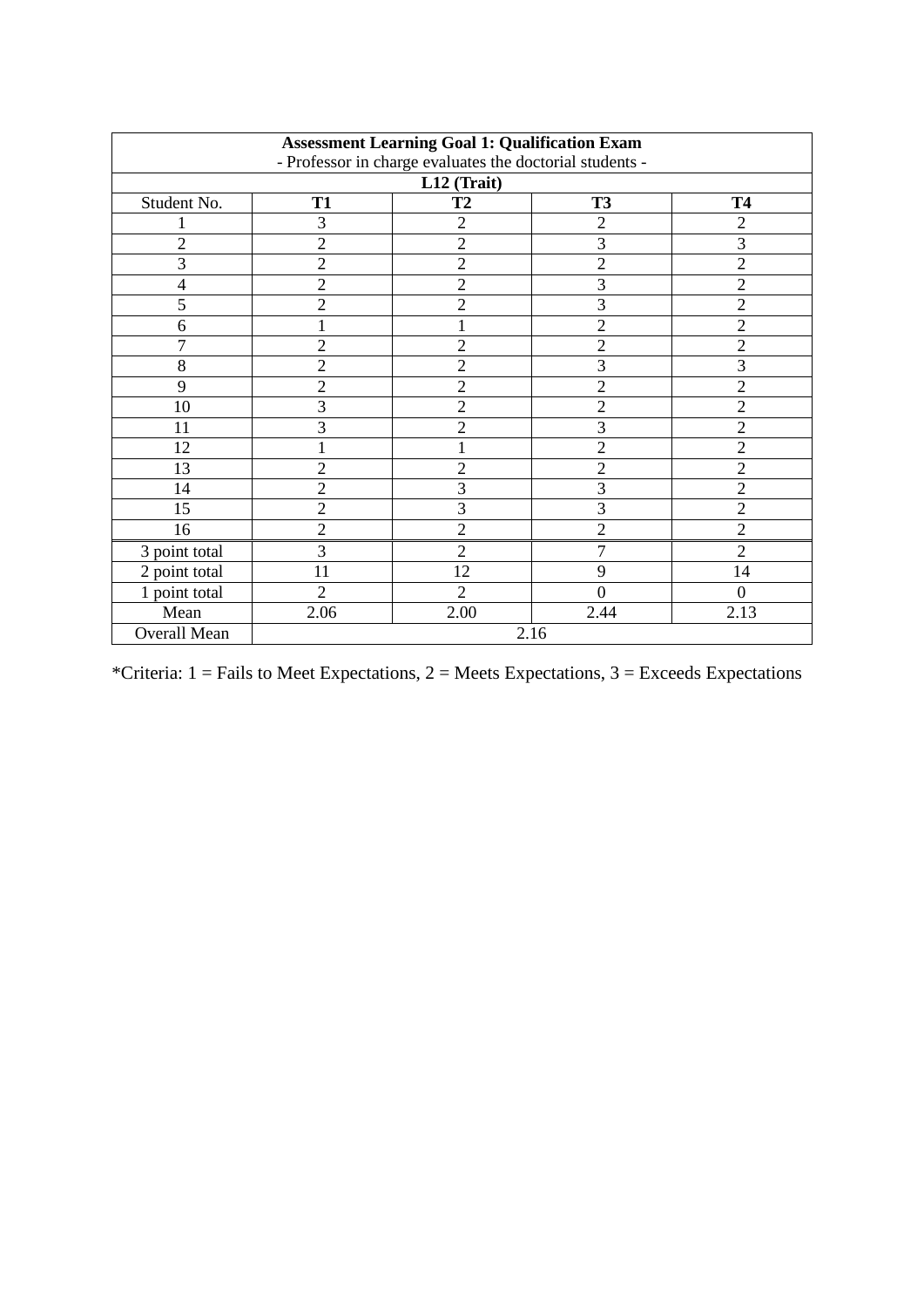| <b>Assessment Learning Goal 2: MSB535</b> |                                     |                  |                  |                  |                  |                  |  |
|-------------------------------------------|-------------------------------------|------------------|------------------|------------------|------------------|------------------|--|
|                                           | - Using project report evaluation - |                  |                  |                  |                  |                  |  |
|                                           |                                     |                  | L21 (Trait)      |                  |                  |                  |  |
| Student<br>No.                            | <b>T1</b>                           | T <sub>2</sub>   | <b>T3</b>        | <b>T4</b>        | T <sub>5</sub>   | T <sub>6</sub>   |  |
| $\,1$                                     | $\overline{2}$                      | $\overline{3}$   | 3                | $\mathbf{2}$     | $\overline{2}$   | 3                |  |
| $\overline{2}$                            | 3                                   | 3                | 3                | 3                | 3                | 3                |  |
| 3                                         | $\overline{2}$                      | 3                | 3                | $\overline{2}$   | $\overline{2}$   | 3                |  |
| $\overline{4}$                            | 3                                   | 3                | 3                | 3                | 3                | 3                |  |
| 5                                         | $\overline{2}$                      | $\overline{2}$   | 3                | $\overline{2}$   | $\overline{2}$   | 3                |  |
| 6                                         | $\overline{2}$                      | 3                | 3                | $\sqrt{2}$       | 3                | 3                |  |
| $\boldsymbol{7}$                          | 3                                   | 3                | 3                | 3                | 3                | 3                |  |
| $8\,$                                     | $\overline{2}$                      | $\sqrt{2}$       | 3                | $\sqrt{2}$       | $\sqrt{2}$       | $\mathfrak{Z}$   |  |
| 9                                         | 3                                   | $\overline{2}$   | 3                | $\overline{2}$   | 3                | 3                |  |
| 10                                        | 3                                   | 3                | 3                | $\mathfrak{Z}$   | 3                | $\overline{3}$   |  |
| 11                                        | $\mathbf{2}$                        | $\sqrt{2}$       | 3                | $\mathfrak{Z}$   | $\sqrt{2}$       | 3                |  |
| 12                                        | 3                                   | 3                | 3                | 3                | 3                | 3                |  |
| 13                                        | $\overline{2}$                      | 3                | 3                | $\sqrt{2}$       | $\sqrt{2}$       | 3                |  |
| 14                                        | 3                                   | 3                | 3                | 3                | 3                | 3                |  |
| 15                                        | 3                                   | 3                | 3                | 3                | $\overline{2}$   | 3                |  |
| 16                                        | 3                                   | $\overline{c}$   | 3                | 3                | 3                | 3                |  |
| 17                                        | $\overline{2}$                      | 3                | 3                | $\overline{2}$   | 3                | 3                |  |
| 18                                        | 3                                   | 3                | 3                | $\mathfrak{Z}$   | 3                | $\mathfrak{Z}$   |  |
| 19                                        | 3                                   | 3                | 3                | $\overline{2}$   | 3                | 3                |  |
| 20                                        | 3                                   | $\overline{2}$   | 3                | 3                | $\overline{2}$   | 3                |  |
| 21                                        | 3                                   | 3                | 3                | $\sqrt{2}$       | 3                | 3                |  |
| 3 point total                             | 13                                  | 15               | 21               | 11               | 13               | 21               |  |
| 2 point total                             | 8                                   | $\sqrt{6}$       | $\boldsymbol{0}$ | 10               | $8\,$            | $\boldsymbol{0}$ |  |
| 1 point total                             | $\boldsymbol{0}$                    | $\boldsymbol{0}$ | $\boldsymbol{0}$ | $\boldsymbol{0}$ | $\boldsymbol{0}$ | $\boldsymbol{0}$ |  |
| Mean                                      | 2.62                                | 2.71             | 3.00             | 2.52             | 2.62             | 3.00             |  |
| Overall<br>Mean                           | 2.75                                |                  |                  |                  |                  |                  |  |

\*Criteria:  $1 =$  Fails to Meet Expectations,  $2 =$  Meets Expectations,  $3 =$  Exceeds Expectations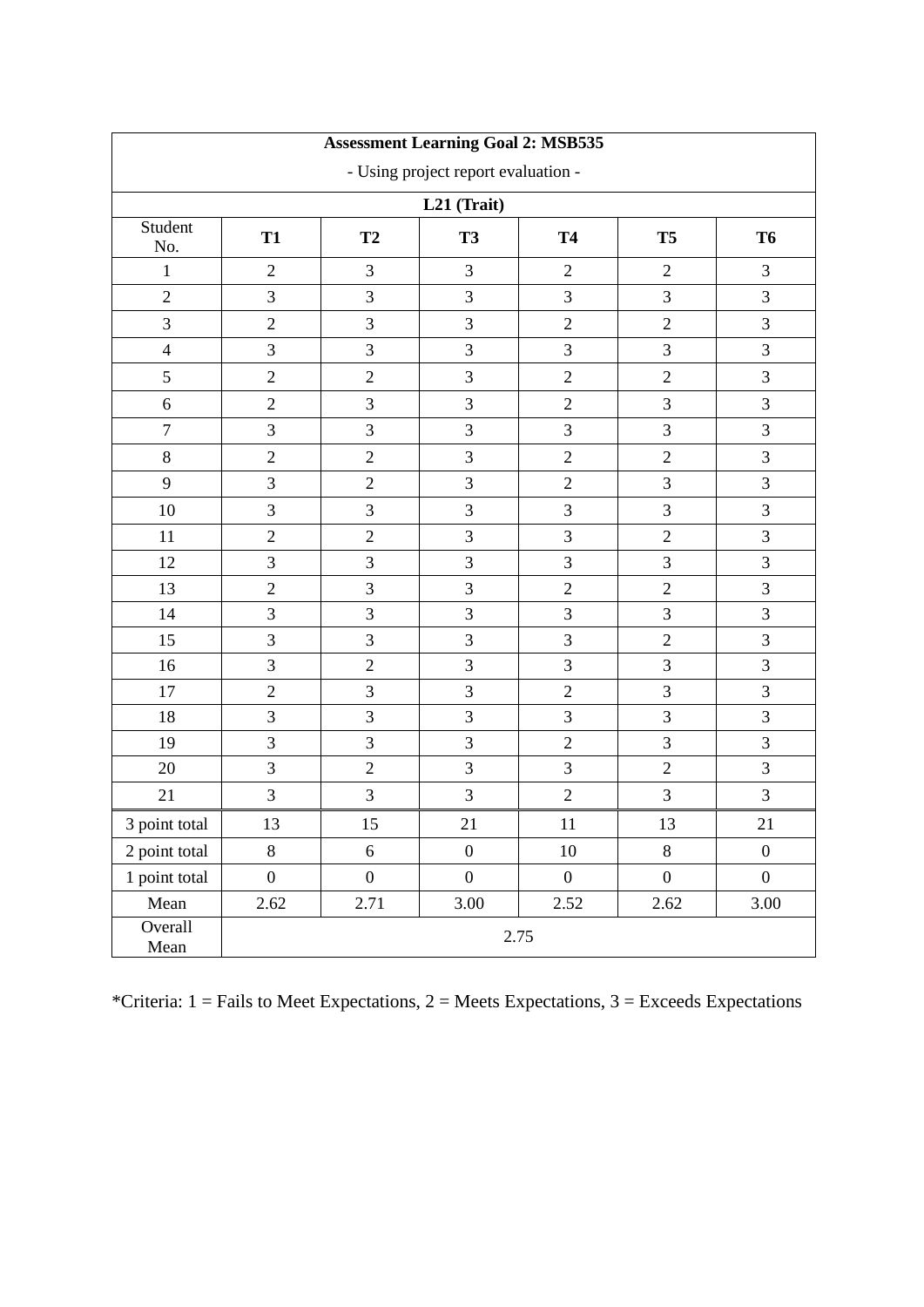| <b>Assessment Learning Goal 2: MSB535</b> |                                     |                  |                  |                  |                  |  |  |
|-------------------------------------------|-------------------------------------|------------------|------------------|------------------|------------------|--|--|
|                                           | - Using project report evaluation - |                  |                  |                  |                  |  |  |
| L22 (Trait)                               |                                     |                  |                  |                  |                  |  |  |
| Student<br>No.                            | <b>T1</b>                           | T <sub>2</sub>   | <b>T3</b>        | <b>T4</b>        | T <sub>5</sub>   |  |  |
| $\mathbf{1}$                              | 3                                   | 3                | 3                | $\overline{2}$   | 3                |  |  |
| $\overline{2}$                            | $\mathfrak{Z}$                      | 3                | 3                | 3                | 3                |  |  |
| 3                                         | $\overline{2}$                      | 3                | $\overline{3}$   | 3                | $\overline{3}$   |  |  |
| $\overline{4}$                            | $\mathfrak{Z}$                      | $\mathfrak{Z}$   | $\overline{3}$   | 3                | $\overline{3}$   |  |  |
| 5                                         | $\mathfrak{Z}$                      | $\mathfrak{Z}$   | $\mathfrak{Z}$   | $\sqrt{2}$       | 3                |  |  |
| $6\,$                                     | $\mathfrak{Z}$                      | 3                | $\overline{3}$   | 3                | 3                |  |  |
| $\boldsymbol{7}$                          | $\mathfrak{Z}$                      | 3                | $\mathfrak 3$    | 3                | 3                |  |  |
| 8                                         | $\overline{2}$                      | 3                | 3                | 3                | 3                |  |  |
| 9                                         | $\mathfrak{Z}$                      | 3                | $\overline{2}$   | $\overline{2}$   | 3                |  |  |
| 10                                        | $\mathfrak{Z}$                      | 3                | $\overline{2}$   | $\sqrt{2}$       | 3                |  |  |
| 11                                        | $\overline{2}$                      | 3                | 3                | 3                | $\overline{3}$   |  |  |
| 12                                        | 3                                   | 3                | 3                | 3                | 3                |  |  |
| 13                                        | $\overline{2}$                      | 3                | $\overline{3}$   | $\overline{2}$   | $\overline{2}$   |  |  |
| 14                                        | $\overline{2}$                      | $\sqrt{2}$       | $\overline{3}$   | $\overline{2}$   | 3                |  |  |
| 15                                        | $\mathfrak{Z}$                      | 3                | $\mathfrak{Z}$   | $\sqrt{2}$       | $\overline{3}$   |  |  |
| 16                                        | 3                                   | 3                | $\sqrt{2}$       | $\mathfrak{Z}$   | $\overline{3}$   |  |  |
| 17                                        | $\overline{2}$                      | $\overline{3}$   | $\mathfrak{Z}$   | 3                | $\overline{3}$   |  |  |
| 18                                        | 3                                   | $\overline{2}$   | $\overline{3}$   | 3                | $\overline{3}$   |  |  |
| 19                                        | $\mathfrak{Z}$                      | 3                | $\overline{3}$   | $\overline{2}$   | $\overline{3}$   |  |  |
| 20                                        | $\mathfrak{Z}$                      | 3                | $\overline{3}$   | $\overline{2}$   | $\overline{3}$   |  |  |
| 21                                        | $\mathfrak{Z}$                      | $\mathfrak{Z}$   | $\mathfrak{Z}$   | $\mathfrak{Z}$   | $\overline{2}$   |  |  |
| 3 point total                             | 15                                  | 19               | 18               | 12               | 19               |  |  |
| 2 point total                             | $\sqrt{6}$                          | $\overline{c}$   | $\mathfrak{Z}$   | 9                | $\overline{c}$   |  |  |
| 1 point total                             | $\boldsymbol{0}$                    | $\boldsymbol{0}$ | $\boldsymbol{0}$ | $\boldsymbol{0}$ | $\boldsymbol{0}$ |  |  |
| Mean                                      | 2.71                                | 2.90             | 2.86             | 2.57             | 2.90             |  |  |
| Overall<br>Mean                           | 2.79                                |                  |                  |                  |                  |  |  |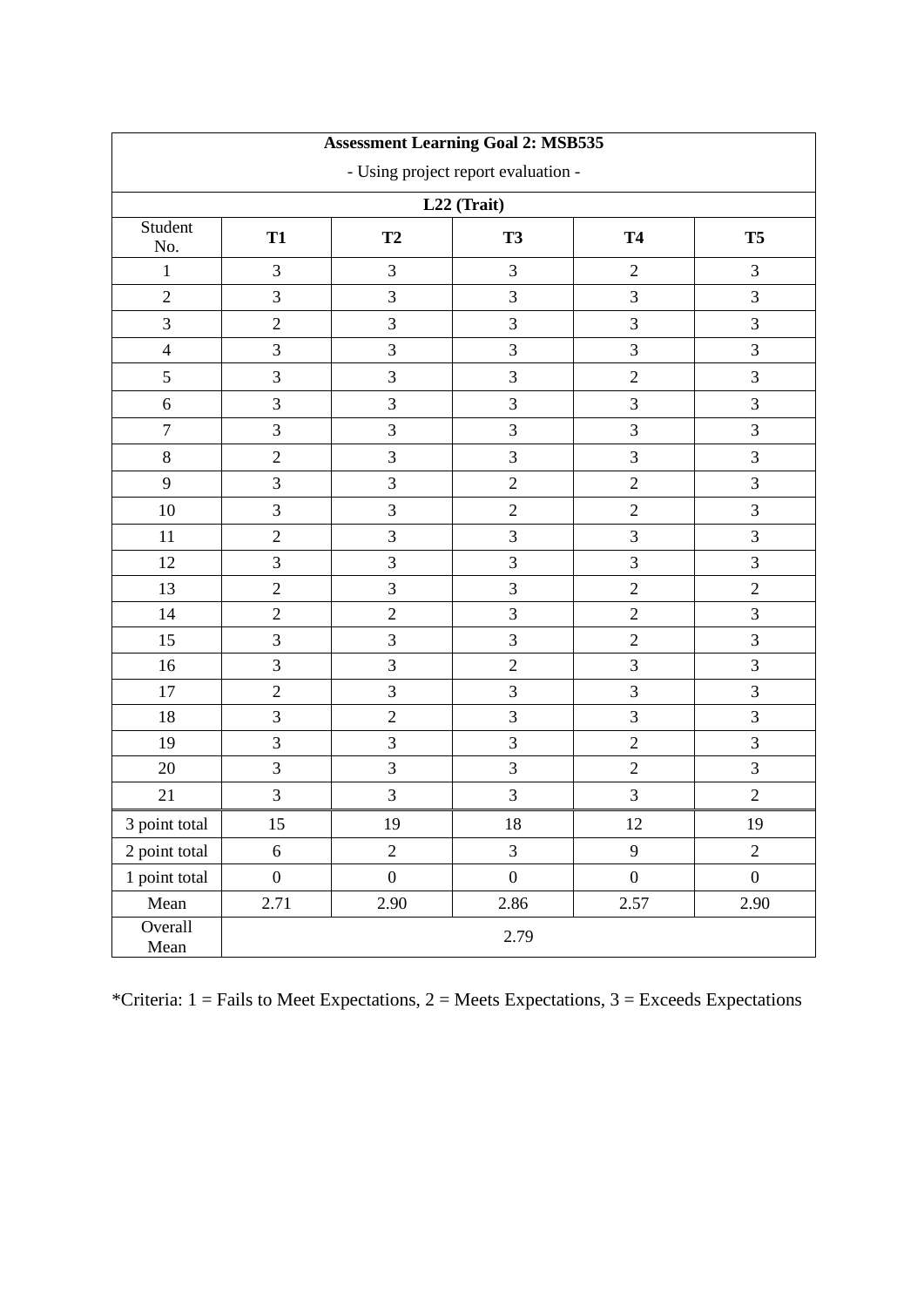| <b>Assessment Learning Goal 3: Dissertation Evaluation</b>     |                  |                  |                  |                  |                  |  |
|----------------------------------------------------------------|------------------|------------------|------------------|------------------|------------------|--|
| - Committee chair evaluates the master or doctorial students - |                  |                  |                  |                  |                  |  |
| L31 (Traits)                                                   |                  |                  |                  |                  |                  |  |
| Student<br>No.                                                 | <b>T1</b>        | T <sub>2</sub>   | <b>T3</b>        | <b>T4</b>        | T <sub>5</sub>   |  |
| 1                                                              | 3                | 3                | $\mathfrak{Z}$   | 3                | $\mathfrak{Z}$   |  |
| $\overline{2}$                                                 | $\mathfrak{Z}$   | 3                | 3                | $\mathfrak{Z}$   | $\mathfrak{Z}$   |  |
| 3                                                              | 3                | $\mathfrak{Z}$   | 3                | $\mathbf{2}$     | $\overline{3}$   |  |
| $\overline{4}$                                                 | $\overline{3}$   | 3                | $\sqrt{2}$       | $\mathfrak{Z}$   | $\overline{2}$   |  |
| 5                                                              | 3                | 3                | $\sqrt{2}$       | $\mathbf{2}$     | $\mathfrak{Z}$   |  |
| 6                                                              | 3                | 3                | 3                | 3                | 3                |  |
| $\overline{7}$                                                 | 3                | 3                | 3                | 3                | $\mathfrak{Z}$   |  |
| 8                                                              | $\overline{2}$   | $\sqrt{2}$       | $\sqrt{2}$       | 3                | $\overline{2}$   |  |
| 9                                                              | 3                | 3                | 3                | $\mathbf{2}$     | $\mathfrak{Z}$   |  |
| 10                                                             | 3                | $\sqrt{2}$       | $\mathfrak{Z}$   | $\overline{2}$   | $\overline{3}$   |  |
| 11                                                             | $\mathbf{2}$     | $\mathfrak{Z}$   | 3                | $\mathbf{2}$     | $\overline{3}$   |  |
| 12                                                             | $\overline{2}$   | 3                | $\mathfrak{Z}$   | $\mathbf{2}$     | $\overline{3}$   |  |
| 13                                                             | 3                | $\mathfrak{Z}$   | $\overline{2}$   | $\mathbf{2}$     | $\overline{3}$   |  |
| 14                                                             | 3                | 3                | $\overline{2}$   | 3                | 3                |  |
| 15                                                             | $\overline{2}$   | 3                | $\overline{2}$   | $\mathbf{2}$     | $\overline{3}$   |  |
| 16                                                             | 3                | 3                | 3                | 3                | $\overline{2}$   |  |
| 17                                                             | 3                | $\sqrt{2}$       | 3                | 3                | $\overline{2}$   |  |
| 18                                                             | 3                | 3                | 3                | 3                | 3                |  |
| 19                                                             | 3                | $\sqrt{2}$       | $\overline{2}$   | $\mathbf{2}$     | $\overline{3}$   |  |
| 20                                                             | $\overline{2}$   | $\overline{2}$   | 3                | 3                | $\overline{2}$   |  |
| 3 point total                                                  | $15\,$           | $15\,$           | $13\,$           | $11\,$           | 15               |  |
| 2 point total                                                  | 5                | 5                | $\overline{7}$   | 9                | 5                |  |
| 1 point total                                                  | $\boldsymbol{0}$ | $\boldsymbol{0}$ | $\boldsymbol{0}$ | $\boldsymbol{0}$ | $\boldsymbol{0}$ |  |
| Mean                                                           | 2.75             | 2.75             | 2.65             | 2.55             | 2.75             |  |
| Overall<br>Mean                                                | 2.69             |                  |                  |                  |                  |  |

## **Assessment Learning Goal 3: Dissertation Evaluation**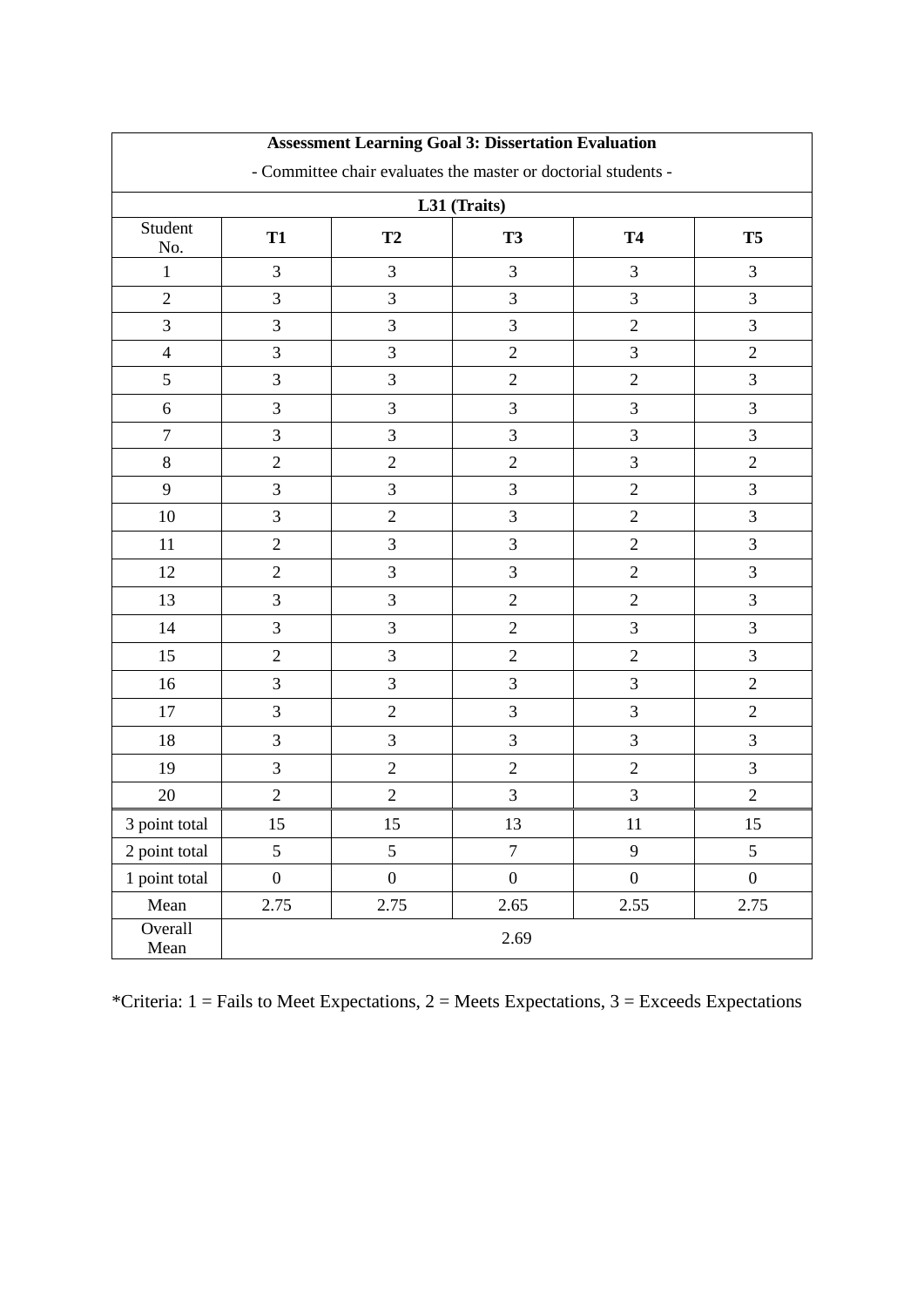| <b>Assessment Learning Goal 3: Dissertation Evaluation</b>     |                  |                  |                  |                  |                  |  |
|----------------------------------------------------------------|------------------|------------------|------------------|------------------|------------------|--|
| - Committee chair evaluates the master or doctorial students - |                  |                  |                  |                  |                  |  |
| L32 (Traits)                                                   |                  |                  |                  |                  |                  |  |
| Student<br>No.                                                 | <b>T1</b>        | T <sub>2</sub>   | <b>T3</b>        | <b>T4</b>        | T <sub>5</sub>   |  |
| 1                                                              | 3                | 3                | $\mathfrak{Z}$   | 3                | $\mathfrak{Z}$   |  |
| $\overline{2}$                                                 | $\mathfrak{Z}$   | 3                | 3                | $\mathfrak{Z}$   | $\overline{2}$   |  |
| 3                                                              | 3                | $\mathfrak{Z}$   | 3                | 3                | $\overline{2}$   |  |
| $\overline{4}$                                                 | $\overline{3}$   | $\sqrt{2}$       | $\sqrt{2}$       | $\mathfrak{Z}$   | 3                |  |
| 5                                                              | 3                | 3                | $\sqrt{2}$       | 3                | $\overline{2}$   |  |
| 6                                                              | 3                | 3                | 3                | $\sqrt{2}$       | 3                |  |
| $\overline{7}$                                                 | 3                | $\mathbf{2}$     | 3                | 3                | $\mathfrak{Z}$   |  |
| 8                                                              | 3                | $\sqrt{2}$       | 3                | 3                | 3                |  |
| 9                                                              | 3                | 3                | 3                | $\mathbf{2}$     | $\mathfrak{Z}$   |  |
| 10                                                             | 3                | $\sqrt{2}$       | $\mathfrak{Z}$   | 3                | $\overline{2}$   |  |
| 11                                                             | $\mathbf{2}$     | $\sqrt{2}$       | 3                | 3                | $\overline{3}$   |  |
| 12                                                             | 3                | $\sqrt{2}$       | $\mathfrak{Z}$   | 3                | $\overline{3}$   |  |
| 13                                                             | $\overline{2}$   | $\mathfrak{Z}$   | $\overline{2}$   | 3                | $\overline{3}$   |  |
| 14                                                             | $\mathbf{2}$     | 3                | 3                | 3                | 3                |  |
| 15                                                             | 3                | 3                | $\overline{2}$   | $\mathbf{2}$     | $\overline{2}$   |  |
| 16                                                             | 3                | 3                | 3                | 3                | $\overline{2}$   |  |
| 17                                                             | 3                | 3                | 3                | 3                | $\overline{2}$   |  |
| 18                                                             | 3                | $\sqrt{2}$       | 3                | $\mathfrak{Z}$   | 3                |  |
| 19                                                             | $\overline{2}$   | 3                | $\overline{2}$   | 3                | $\overline{2}$   |  |
| 20                                                             | $\overline{2}$   | 3                | $\overline{2}$   | $\overline{2}$   | $\overline{3}$   |  |
| 3 point total                                                  | 15               | $13\,$           | 14               | $16\,$           | 12               |  |
| 2 point total                                                  | 5                | $\overline{7}$   | 6                | $\overline{4}$   | $8\,$            |  |
| 1 point total                                                  | $\boldsymbol{0}$ | $\boldsymbol{0}$ | $\boldsymbol{0}$ | $\boldsymbol{0}$ | $\boldsymbol{0}$ |  |
| Mean                                                           | 2.75             | 2.65             | 2.70             | 2.80             | 2.60             |  |
| Overall<br>Mean                                                | 2.70             |                  |                  |                  |                  |  |

## **Assessment Learning Goal 3: Dissertation Evaluation**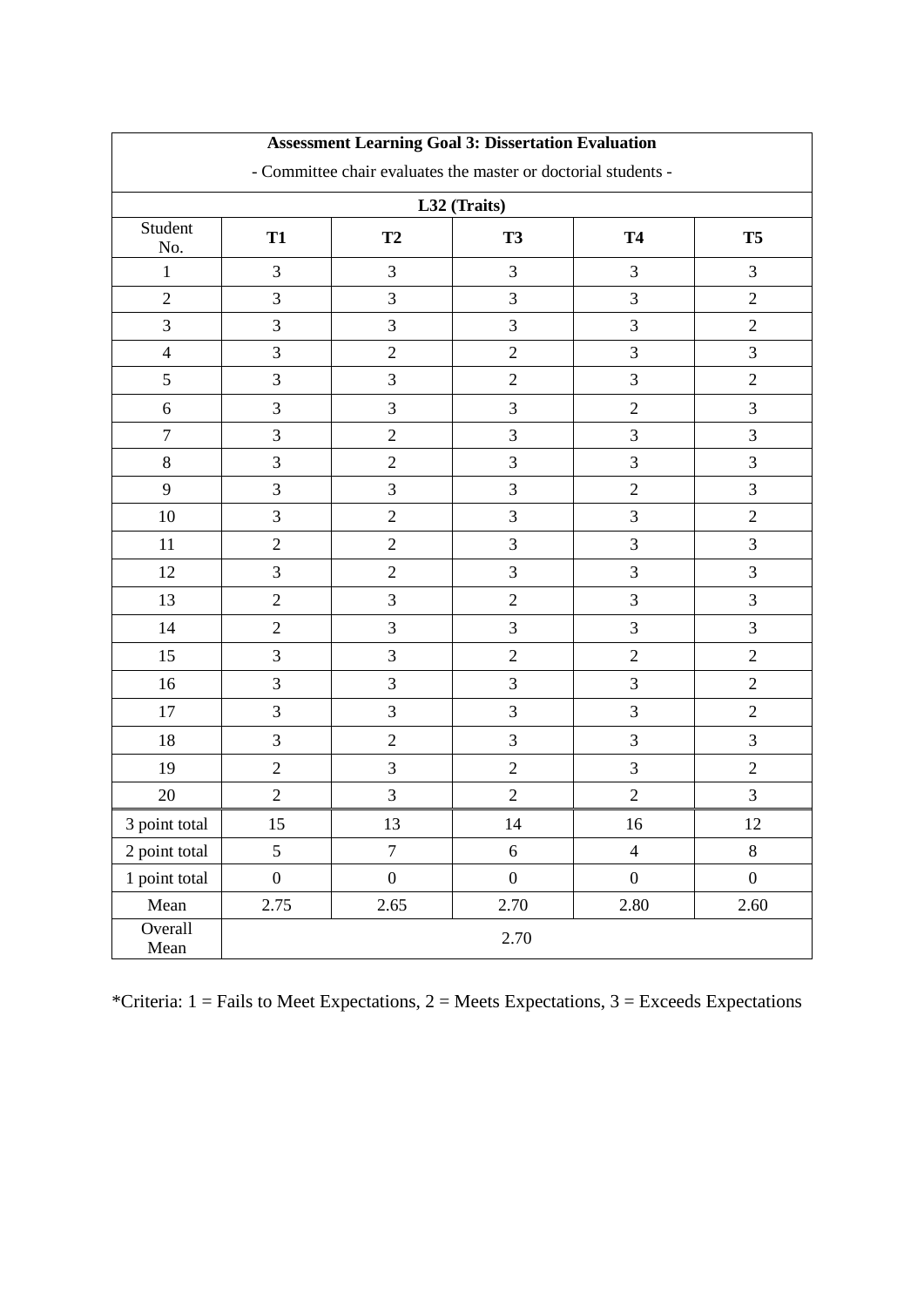| <b>Assessment Learning Goal 4: MSB510</b><br>- Using project presentation and report evaluation -<br>L41 (Traits) |                   |                |                |                |                |             |           |                |           |           |           |
|-------------------------------------------------------------------------------------------------------------------|-------------------|----------------|----------------|----------------|----------------|-------------|-----------|----------------|-----------|-----------|-----------|
|                                                                                                                   |                   |                |                |                |                | Student No. | <b>T1</b> | T <sub>2</sub> | <b>T3</b> | <b>T4</b> | <b>T5</b> |
|                                                                                                                   |                   |                |                |                |                | 1           | 3         | 3              | 3         | 3         | 3         |
| $\overline{c}$                                                                                                    | 3                 | $\overline{3}$ | 3              | $\overline{3}$ | $\overline{3}$ |             |           |                |           |           |           |
| 3                                                                                                                 | 3                 | 3              | $\overline{3}$ | 3              | 3              |             |           |                |           |           |           |
| $\overline{4}$                                                                                                    | 3                 | $\overline{3}$ | 3              | 3              | $\overline{3}$ |             |           |                |           |           |           |
| $\overline{5}$                                                                                                    | $\overline{3}$    | $\overline{3}$ | $\overline{3}$ | $\overline{3}$ | $\overline{3}$ |             |           |                |           |           |           |
| $\overline{6}$                                                                                                    | 3                 | $\overline{3}$ | 3              | $\overline{3}$ | $\overline{3}$ |             |           |                |           |           |           |
| $\overline{7}$                                                                                                    | 3                 | $\overline{3}$ | 3              | $\overline{3}$ | $\overline{3}$ |             |           |                |           |           |           |
| 8                                                                                                                 | $\overline{2}$    | $\overline{2}$ | $\overline{3}$ | $\overline{3}$ | $\overline{2}$ |             |           |                |           |           |           |
| 9                                                                                                                 | $\overline{2}$    | $\overline{c}$ | 3              | $\overline{3}$ | $\overline{2}$ |             |           |                |           |           |           |
| 10                                                                                                                | $\overline{2}$    | $\overline{2}$ | 3              | $\overline{3}$ | $\overline{2}$ |             |           |                |           |           |           |
| 11                                                                                                                | $\overline{2}$    | $\overline{c}$ | $\overline{3}$ | $\overline{3}$ | $\overline{2}$ |             |           |                |           |           |           |
| 12                                                                                                                | $\overline{2}$    | $\overline{2}$ | 3              | 3              | $\overline{2}$ |             |           |                |           |           |           |
| 13                                                                                                                | $\overline{2}$    | $\overline{c}$ | $\overline{3}$ | $\overline{3}$ | $\overline{2}$ |             |           |                |           |           |           |
| 14                                                                                                                | $\overline{2}$    | $\overline{c}$ | $\overline{3}$ | 3              | $\overline{2}$ |             |           |                |           |           |           |
| 15                                                                                                                | $\mathbf{1}$      | $\mathbf{1}$   | $\overline{c}$ | $\overline{2}$ | $\overline{3}$ |             |           |                |           |           |           |
| 16                                                                                                                | 1                 | $\mathbf{1}$   | $\overline{2}$ | $\sqrt{2}$     | $\overline{3}$ |             |           |                |           |           |           |
| 17                                                                                                                | 1                 | $\mathbf{1}$   | $\overline{2}$ | $\overline{2}$ | $\overline{3}$ |             |           |                |           |           |           |
| 18                                                                                                                | $\mathbf{1}$      | $\mathbf{1}$   | $\overline{2}$ | $\overline{2}$ | $\overline{3}$ |             |           |                |           |           |           |
| 19                                                                                                                | $\overline{2}$    | $\overline{2}$ | $\overline{2}$ | $\overline{2}$ | $\overline{2}$ |             |           |                |           |           |           |
| 20                                                                                                                | $\overline{2}$    | $\overline{2}$ | $\overline{2}$ | $\overline{2}$ | $\overline{2}$ |             |           |                |           |           |           |
| 21                                                                                                                | $\overline{2}$    | $\overline{c}$ | $\overline{c}$ | $\sqrt{2}$     | $\overline{2}$ |             |           |                |           |           |           |
| 22                                                                                                                | $\overline{2}$    | $\overline{2}$ | $\overline{2}$ | $\overline{2}$ | $\overline{2}$ |             |           |                |           |           |           |
| 23                                                                                                                | 3                 | 3              | $\overline{2}$ | $\overline{2}$ | $\mathbf{1}$   |             |           |                |           |           |           |
| 24                                                                                                                | $\overline{2}$    | $\overline{2}$ | $\mathbf{1}$   | $\mathbf{1}$   | $\overline{2}$ |             |           |                |           |           |           |
| 25                                                                                                                | $\overline{2}$    | $\overline{2}$ | 1              | $\mathbf 1$    | $\overline{2}$ |             |           |                |           |           |           |
| 26                                                                                                                | $\mathbf{1}$      | $\mathbf{1}$   | 1              | 1              | $\mathbf{1}$   |             |           |                |           |           |           |
| 27                                                                                                                | 1                 | 1              | 1              | 1              | $\mathbf{1}$   |             |           |                |           |           |           |
| 28                                                                                                                | 1                 | 1              | 1              | 1              | 1              |             |           |                |           |           |           |
| 29                                                                                                                | $\mathbf{1}$      | $\mathbf{1}$   | 1              | $\mathbf{1}$   | $\overline{2}$ |             |           |                |           |           |           |
| 3 point total                                                                                                     | $8\,$             | $8\,$          | 14             | 14             | 11             |             |           |                |           |           |           |
| 2 point total                                                                                                     | 13                | 13             | 9              | 9              | 14             |             |           |                |           |           |           |
| 1 point total                                                                                                     | 8                 | 8              | 6              | 6              | $\overline{4}$ |             |           |                |           |           |           |
| Mean                                                                                                              | $\overline{2.00}$ | 2.00           | 2.28           | 2.28           | 2.24           |             |           |                |           |           |           |
| Overall                                                                                                           |                   |                | 2.16           |                |                |             |           |                |           |           |           |
| Mean                                                                                                              |                   |                |                |                |                |             |           |                |           |           |           |
|                                                                                                                   |                   |                |                |                |                |             |           |                |           |           |           |

## **Assessment Learning Goal 4: MSB510**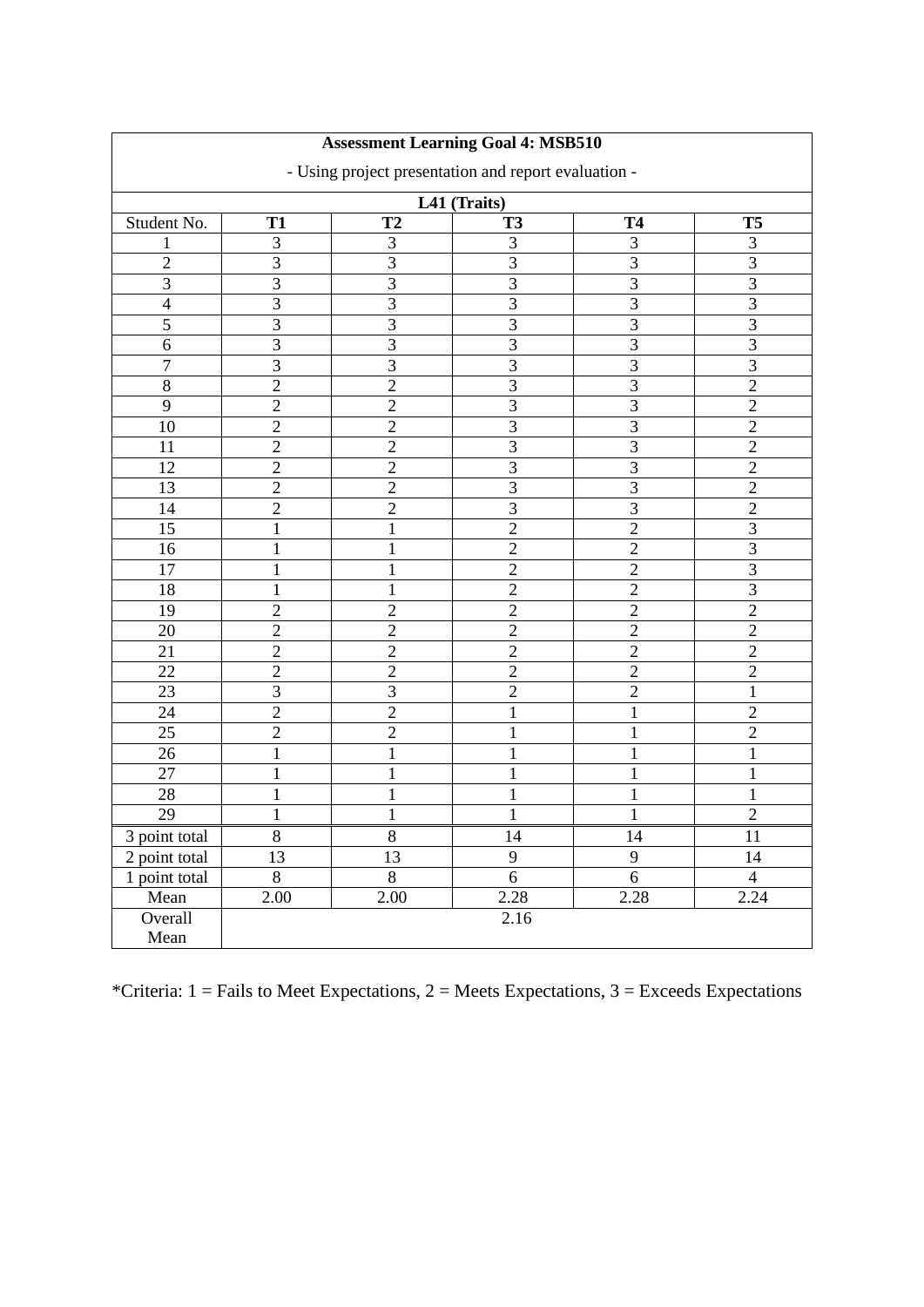## *Result Interpretation and Comments*

#### **Learning Goal 1 – Objective 1 (L11)**

An overall average score for L11 is 2.72. L11 is evaluated by the professor who assessed the tests. The results imply that students have fundamental quantitative analytical skills. The average scores in all traits are higher or near the overall average score.

### **Learning Goal 1 – Objective 2 (L12)**

An overall average score for L12 is 2.16. L12 is evaluated by professors who administered and assessed the qualification exam. The results imply that students have a basic knowledge on theory, literature, and trend in their research field. The average score for 'Understanding of principle of research tools (Trait 3)' is 2.44, which is the highest score among the Traits in L12. However, the average score for 'Application of theory (Trait 2)' is 2.00. This results show that students need to practice sharpening their logical arguments based on theory.

#### **Learning Goal 2 – Objective 1 (L21)**

An overall average score for L21 is 2.75. The results imply that students are able to write wellwritten professional research papers in English. In particular, the average scores for 'Spelling and grammar (Trait 3)' and 'Format (Trait 6)' are 3.00. However, the average score for 'Development of Ideas (Trait 4)' is 2.52, which is relatively lower than other traits. The results show that there is a room to improve the training on logical processes to develop and deliver research ideas effectively.

### **Learning Goal 2 – Objective 2 (L22)**

An overall average score for L22 is 2.79. The results imply that students can efficiently deliver their research ideas, analytical results, and academic contribution in English. The highest average score is 2.90, which are the scores for 'Quality of slides (Trait 2)' and 'Ability to answer questions (Trait 5).' However, the average score (2.57) for 'Use of media/rapport with audience (Trait 4)' is lower than the overall mean score. The results suggest that more training on the use of media and delivery of research ideas to audience is needed.

#### **Learning Goal 3 – Objective 1 (L31)**

An overall average score for L31 is 2.69. The results imply that the graduates are able to identify the gap in the literature, and develop new research idea about their research field. The average score for 'Solution finding (Trait 4)' is 2.55, which is the lowest among other traits in L31. The results show that students need to enhance their ability to find the appropriate solution for research problem.